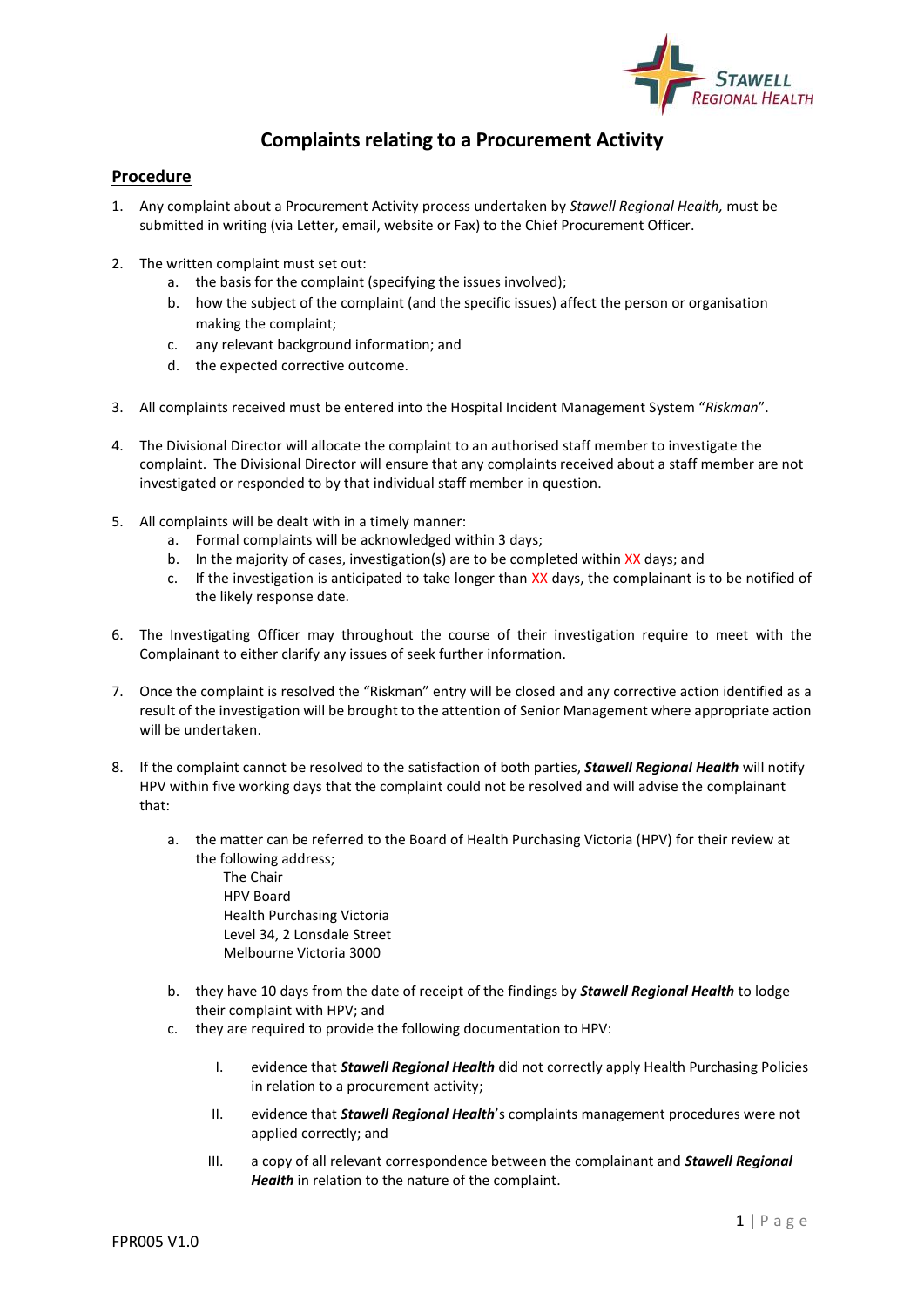

- 9. *Stawell Regional Health* will maintain a record of all complaints received (via Riskman) related to each procurement activity indicating whether the complaint was:
	- a. resolved,
	- b. is still under investigation; or,
	- c. couldn't be resolved.

This information will be included in *Stawell Regional Health*'s annual report.